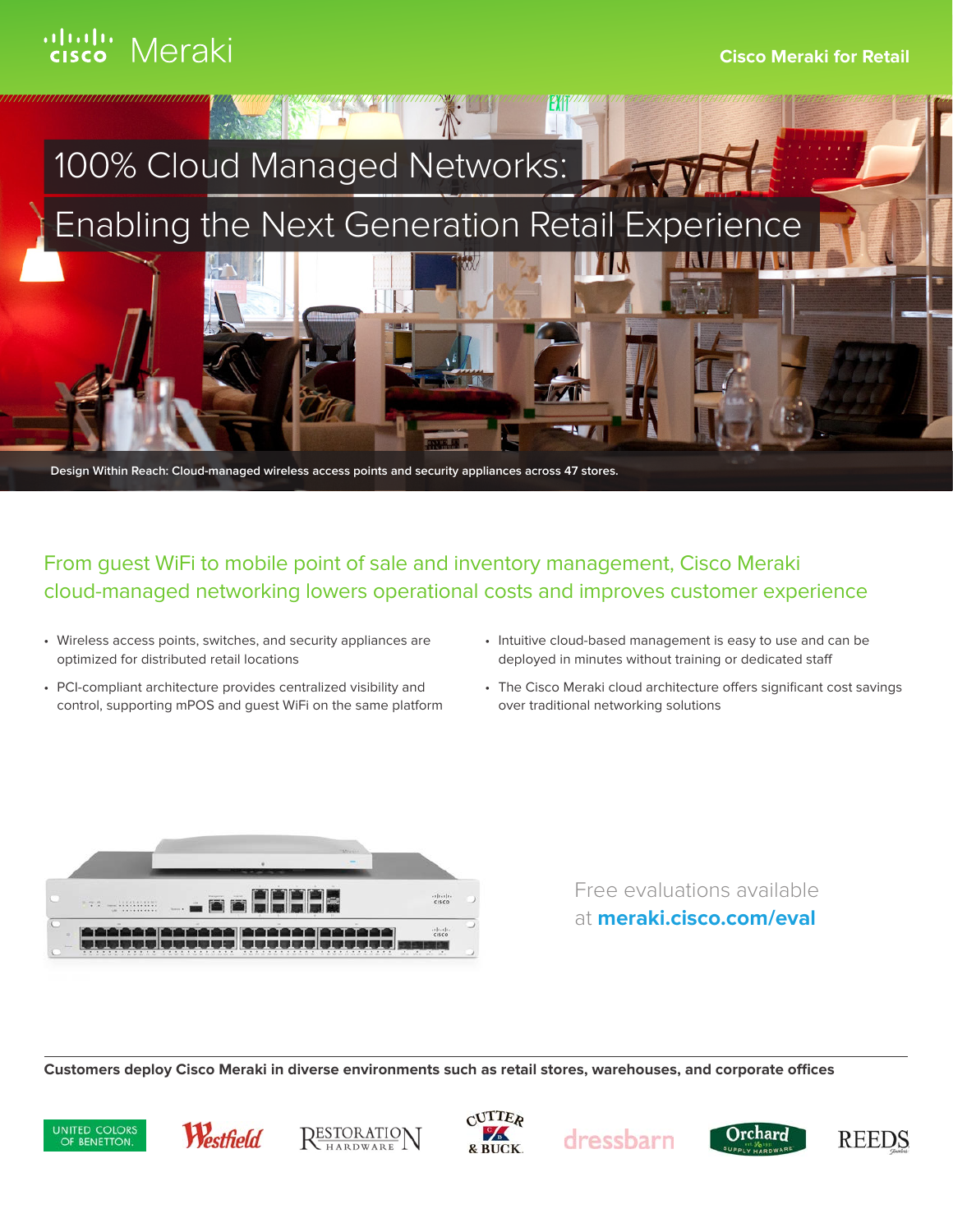## Case Study



**Design Within Reach Enhances Customer Experience with Nationwide In-Store WiFi**

- 100% cloud-managed wireless APs and security appliances provide a complete PCI-compliant network for the company's headquarters, 47 retail stores, and distribution warehouse
- Nationwide deployment completed in less than a month, without outside contractors or specialized on-site IT staff
- Features including built-in stateful firewall with user policies, isolated guest access with LAN protection, WPA2-Enterprise authentication, and rogue AP detection enable PCI compliance at all locations
- Director of IT centrally manages all sites through web-based dashboard, monitoring more than hundreds of gigabytesv of monthly traffic
- In-store guest WiFi drives time spent in store, allows customers using DWR's custom web app to mock-up designs, and increases overall sales

### "Cisco Meraki products give us powerful new tools to provide the security, capacity, and management that we need in a premium retail environment."

- Roger Mueller, Director of IT, Design Within Reach



DWR's custom 3D room planning application increases engagement and interaction with customers



Cloud Management provides DWR with ease of deployment, ease of management, and complete visibility and control across 50 sites.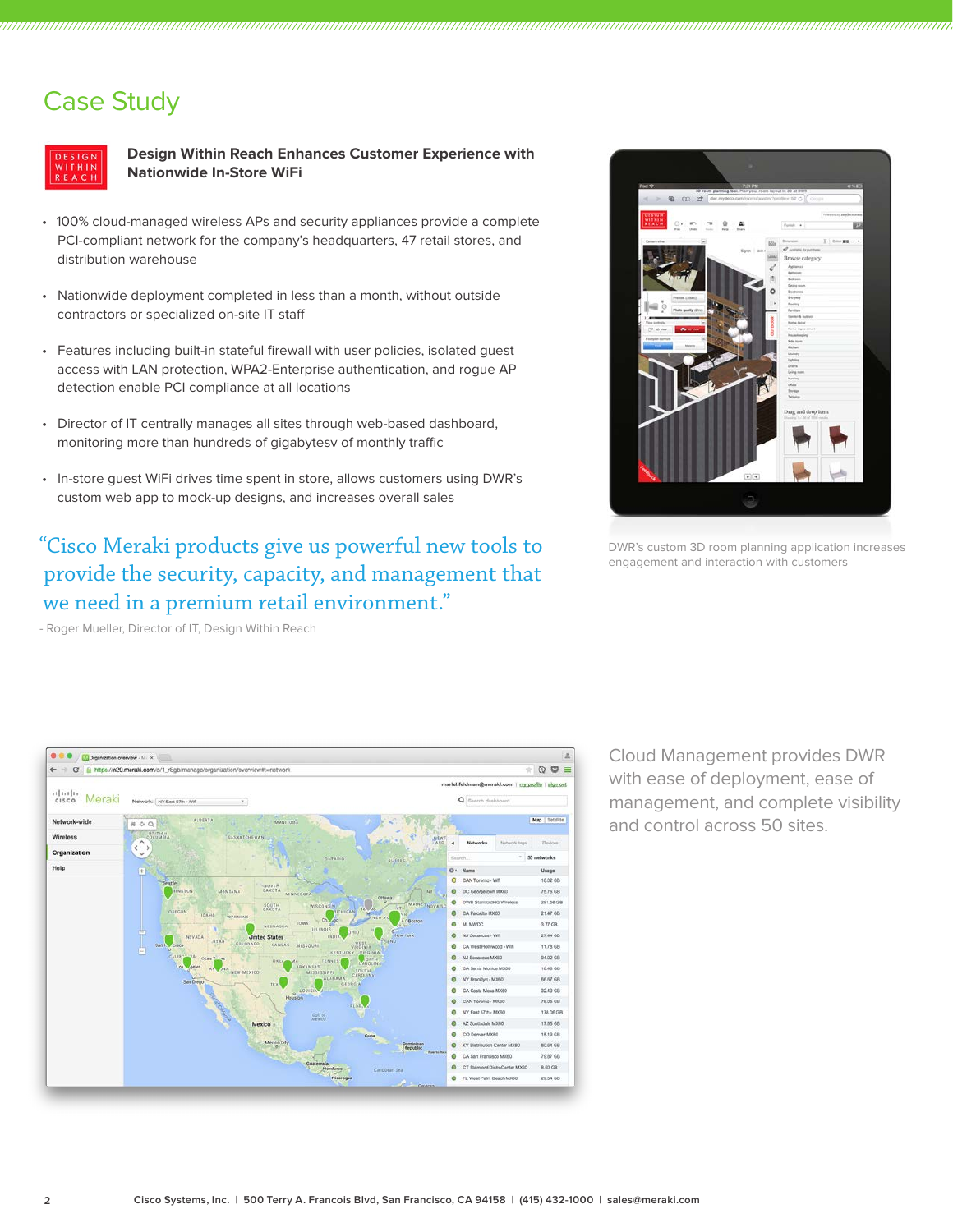## The Cisco Meraki line provides a complete solution for retail

### **Dynamic Retail Analytics**

#### **Turn your customers into loyal promoters**

- Measure presence by tracking the number and types of connected clients
- Customize sign-on splash pages and integrate network sign-on with your CRM database via Meraki's extensible APIs
- Drive store visits through targeted, timely offers to mobile devices
- Increase foot traffic and lengthen dwell time with in-store mobile customer engagement
- Identify client shopping trends by analyzing user web traffic
- Push apps and offers to customers through integral Bluetooth radio and antenna on the MR32 and MR72



### **PCI Compliance Verification**

#### **Simplifies and streamlines your Level 1 PCI audit**

- PCI DSS Level 1 certified cloud networking platform
- Built-in compliance checking to validate network configuration
- Air Marshal detects and neutralizes wireless threats
- Integrated stateful firewall segregates customer and non-privileged users from the cardholder data environment
- Complete enterprise-class authentication and user management toolkit
- Daily 3rd party penetration testing of cloud management platform



#### **Secure, Branded Guest WiFi**

#### **Improve shopper experience with WiFi access**

- Built-in firewall provides guest access securely isolated from the LAN
- Customize shopper experience with branded splash pages
- Empower shoppers to check in-store or online inventory and receive suggestions based on product interest
- Social media integration expands customer experience and awareness